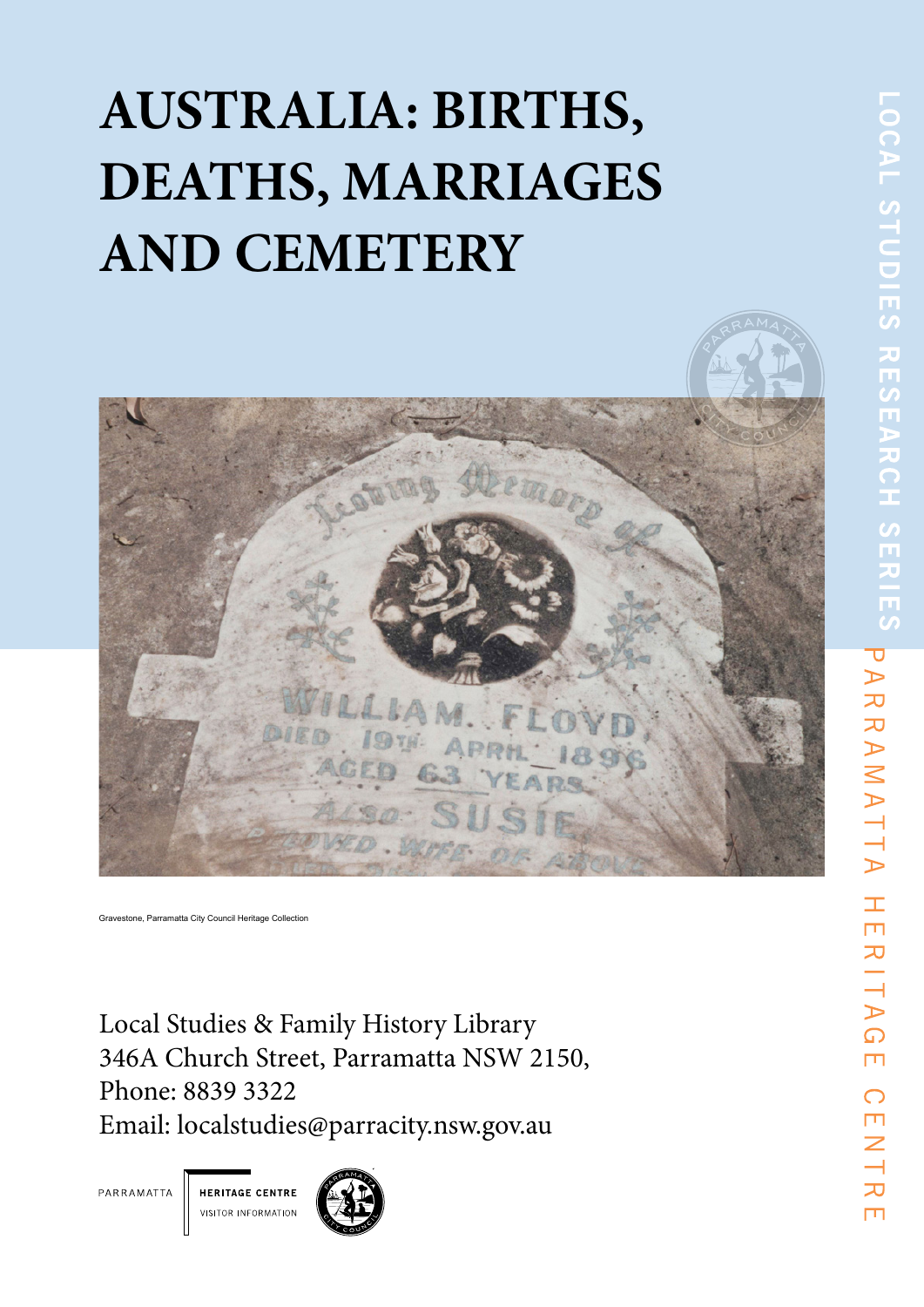## **ACT**

**Death index Australian Capital Territory 1930 to 1949** Shelf Location: **LS 929.3947 DEA**

**Parish Register Index Church of England: Diocese of Canberra, Goulburn 1850s-1920.** Shelf Location: **Microfiche**

#### **Historical Indexes of the Canberra/ Queanbeyan District.**

**Vol 1:** Bungendore & Michelago, NSW. **Vol 2:** Council & Court Records, Queanbeyan, NSW. **Vol 3:** Land & Other Records. **Vol 4:** Parish Registers & Burial Records. Shelf Location: **CD ROM**

## **NEW SOUTH WALES**

## **BIRTHS**

#### **Clarence River Examiner. Clarence River Register. Births Deaths & Marriages**  No. 1: BDMs, 1859-1869. No. 3: BDMs, 1880-1889. No. 4: BDMs, 1890-1899. No. 5: Birth & Marriages, 1900-1905. No. 6: BDMs, 1906-1910.

No. 7: Deaths & Burials, 1900-1905. Shelf Location: **Microfiche**

**Indexes to births, deaths and marriages 1788-1906** Shelf Location: **Microfiche**

Mackey, Nola M. **Index of births, deaths & marriages in Sydney newspapers 1830-1840** (6 vols.) Shelf Location: **LS 929.3944 MACK**

**New South Wales Between the Wars index 1919-1945.** Shelf Location: **Microfiche & CDROM**

**New South Wales Federation index 1888-1918** Shelf Location: **Microfiche & CDROM**

**New South Wales Pioneers index 1788-1888** Shelf Location: **Microfiche & CDROM**

#### **Registers of baptism, burials and marriages 1787-1856.**

(**Note:** These indexes are often referred to as the 'Pre-1856' or 'Old Records.' If you have

found a BDM which occurred before 1856 write down the **volume** and **entry Location**. You can now locate the original parish entry on the microfilm reels Located **5001-5048**. The reels hold volumes **1-123**. For post 1856 certificates you must send details of names, volume and entry Locations with payment to the New South Wales Registry of Births, Deaths and Marriages, or utilise the services of an accredited Transcription Agent.) (Microfilm Reels 5001-5048) Shelf Location: **Microfilm**

**St Matthews Church of England, Windsor, NSW. Parish Registers 1810 to 1856; 1857-1900; 1901-1950** Shelf Location: **LS 929.39441 SAIN**

## **MARRIAGES**

**Clarence River Examiner. Clarence River Register. Births Deaths & Marriages**  No. 1: BDMs, 1859-1869. No. 3: BDMs, 1880-1889. No. 4: BDMs, 1890-1899. No. 5: Birth & Marriages, 1900-1905. No. 6: BDMs, 1906-1910. No. 7: Deaths & Burials, 1900-1905. Shelf Location: **Microfiche**

**Indexes to births, deaths and marriages 1788-1906**

Shelf Location: **Microfiche**

Mackey, Nola M. **Index of births, deaths & marriages in Sydney newspapers 1830-1840** (6 vols.) Shelf Location: **LS 929.3944 MACK**

**New South Wales Between the Wars index 1919-1945.** Shelf Location: **Microfiche & CDROM**

**New South Wales Federation index 1888-1918** Shelf Location: **Microfiche & CDROM**

**New South Wales Pioneers index 1788-1888** Shelf Location: **Microfiche & CDROM**

#### **Registers of baptism, burials and marriages 1787-1856.**

(**Note:** These indexes are often referred to as the 'Pre-1856' or 'Old Records.' If you have found a BDM which occurred before 1856 write down the **volume** and **entry Location**. You can now locate the original parish entry on the microfilm reels Located **5001-5048**. The reels hold volumes **1-123**. For post 1856 certificates you must send

details of names, volume and entry Locations with payment to the New South Wales Registry of Births, Deaths and Marriages, or utilise the services of an accredited Transcription Agent.) (Microfilm Reels 5001-5048) Shelf Location: **Microfilm**

**St Matthews Church of England, Windsor, NSW. Parish Registers 1810 to 1856; 1857-1900; 1901-1950** Shelf Location: **LS 929.39441 SAIN**

#### **SYDNEY**

**Lang, Rev. John Dunmore -Marriages, Scots Church Sydney 1826-1873**. Reel CY 809 Shelf Location: **Microfilm**

**DIVORCE**

**Let Us Break Their Bonds Asunder**: **an index to divorce proceedings as reported in the Sydney Morning Herald 1918 - 1920**  Shelf Location: **Microfiche**

## **DEATHS**

#### **BEGA**

**Index to Death Registers 1871-1918** Held at Bega Courthouse. Shelf Location: **LS 929.5 INDE**

#### **BERRIMA**

**Index of Inquests held at Berrima or in its surrounding district, years 1920-1942.** Shelf Location: **LS 929.5 INDE**

**CLARENCE RIVER Clarence River Examiner. Clarence River Register. Births Deaths & Marriages**  No. 1: BDMs, 1859-1869. No. 3: BDMs, 1880-1889. No. 4: BDMs, 1890-1899. No. 5: Birth & Marriages, 1900-1905. No. 6: BDMs, 1906-1910. No. 7: Deaths & Burials, 1900-1905. Shelf Location: **Microfiche**

#### **COWRA**

**Cowra Family History Group** Cowra Shire Miscellaneous Births Registered at Carcour 1845 – 1879 Shelf Location: **LS 929.5 COWR**

#### **EDEN**

**Index to Death Registers 1856-1918** Held at Eden Courthouse. Shelf Location: **LS 929.5 INDE**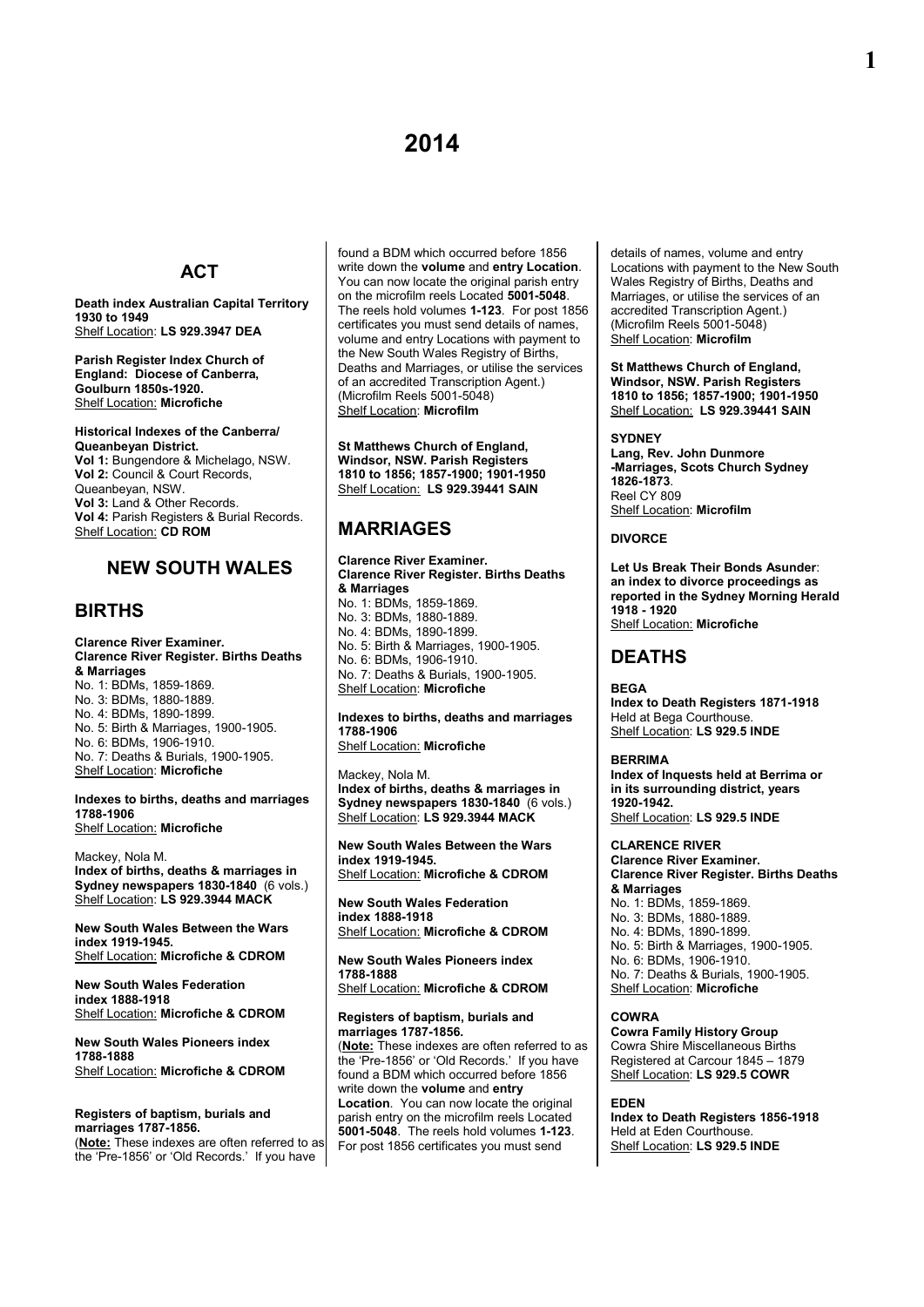**HUNTER VALLEY Coalmining Related Deaths. Hunter Valley, NSW, 1901-1925.** Shelf Location : **CDROM / SHELF 3**

**Indexes to births, deaths and marriages 1788-1906** Shelf Location: **Microfiche**

Mackey, Nola M. **Index of births, deaths & marriages in Sydney newspapers 1830-1840** (6 vols.) Shelf Location: **LS 929.3944 MACK**

**New South Wales Between the Wars index 1919-1945. New South Wales Federation index 1888-1918 New South Wales Pioneers index 1788-1888** Shelf Location: **Microfiche & CDROM**

**Registers of baptism, burials and marriages 1787-1856.**

(**Note:** These indexes are often referred to as the 'Pre-1856' or 'Old Records.' If you have found a BDM which occurred before 1856 write down the **volume** and **entry Location**. You can now locate the original parish entry on the microfilm reels Located **5001-5048**. The reels hold volumes **1-123**. For post 1856 certificates you must send details of names, volume and entry Locations with payment to the New South Wales Registry of Births, Deaths and Marriages, or utilise the services of an accredited Transcription Agent.) (Microfilm Reels 5001-5048) Shelf Location: **Microfilm**

**St Matthews Church of England, Windsor, NSW. Parish Registers 1810 to 1856; 1857-1900; 1901-1950** Shelf Location: **LS 929.39441 SAIN**

## **WILLS**

**Supreme Court of NSW probate index 1800-1982** (**Note**: These records provide date of death, residence and probate Location.) Shelf Location: **Microfiche**

## **NORTHERN TERRITORY**

O'Brien, Vernon T. & Adams, Jill. **Borroloola and Gulf District Deaths.** Shelf Location: **LS 929.39429 BOR**

**Northern Territory: births, deaths and marriages indexes 1870-1902.** Shelf Location: **Microfiche** 

**Northern Territory: births index 1903-1918.**  Shelf Location: **Microfiche** 

**Northern Territory: deaths index 1903-1913.**  Shelf Location: **Microfiche** 

**Northern Territory Australia Deaths** 

**1824 to 2004.** Shelf Location: **CDROM** 

**Northern Territory: marriages index 1903-1913.** Shelf Location: **Microfiche** 

**Northern Territory Probate Index 1949-1993.** Shelf Location: **Microfiche** 

## **QUEENSLAND**

**A guide to the pre-separation population index: Moreton Bay Region 1824-1859** Shelf Location: **Microfiche**

**Applications and correspondence re the naturalization of aliens, 1851-1905 (incomplete)** Shelf Location: **Microfilm**

**Card index to naturalizations, arranged alphabetically by name of alien** Shelf Location: **Microfilm**

**Certificates of naturalization and associated papers, 1860-1902** Shelf Location: **Microfilm**

**Indexes of church records of baptisms and burials, 1829-1856 and marriages, 1839-1856** Shelf Location: **Microfiche**

**Oath of Allegiance Extracts, 1858 – 1903**. Shelf Location: **Microfiche**

**Oaths of allegiance sworn to by aliens being naturalized, 1858-1904** Shelf Location: **Microfilm**

**Queensland birth indexes 1850-1914** Shelf Location: **Microfiche Queensland death indexes 1850-1959** Shelf Location: **Microfiche**

**Queensland marriage indexes 1856-1934.** Shelf Location: **Microfiche**

**Queensland pioneers index 1829-1889.** Shelf Location: **Microfiche & CDROM**

**Queensland federation index 1890-1914**. Shelf Location: **CDROM**

**Registers of aliens to whom oaths of allegiance were administered, 1858-1862; and 1875-1904**. Shelf Location: **Microfilm**

**Queensland Intestacies, Insolvencies and Wills 1859-1900.** Shelf Location: **CDROM**

## **SOUTH AUSTRALIA**

**Birth registrations Index 1842-1906.**

Shelf Location: **Microfiche & CDROM**

**Birth indexes 1907-1922.** Shelf Location: **Microfiche**

**South Australia. Pre-Civil Registration Births.** Shelf Location: **CDROM**

**Death registrations Index 1842-1915.** Location: **Microfiche & CDROM**

**Death indexes 1906-1970.** Location: **Microfiche**

**Marriage registrations Index 1842-1916.**  Location: **CDROM**

**Marriages Registrations Index 1917-1937.** Location: **CDROM**

**Marriage indexes 1907-1930.** Location: **Microfiche**

**Matrimonial Petitions for Divorce 1859-1893.**  Location: **Microfiche**

**District of Adelaide index of marriages 1868-1916.** Location: **Microfiche**

**Naturalizations, South Australia pre 1904.** Location: **Microfiche**

## **TASMANIA**

**Indexes to births 1900-1905.** Location: **Microfiche**

**Indexes to deaths 1900-1919.** Location: **Microfiche**

**Indexes to marriages 1900-1919.** Location: **Microfiche**

**Tasmanian pioneers index 1803-1899.** Location: **Microfiche & CDROM**

**Circular Head Chronicle : Births, Deaths & Marriages Index 1906-1998.** Shelf Location : **LS 929.3946 CIRC**

**Cornwall Chronicle : Directory of Births, Deaths and Marriages 1835-1850.** Shelf Location : **LS 929.3946 CORN**

**Deaths at General Hospital Hobart January 1864-June 1884** Shelf Location : **LS 929.3946 DEAT**

**Examiner Index : Obituaries & Funerals Vol 1** : 1941 – 1950 **Vol 2** : 1951 – 1960 Shelf Location: **LS 929.3946 EXAM**

**Index to Births, Deaths & Marriages from the Examiner newspaper Vol 1 to Vol 14** 1900 to 1960 Shelf Location : **LS 929.3946 INDE**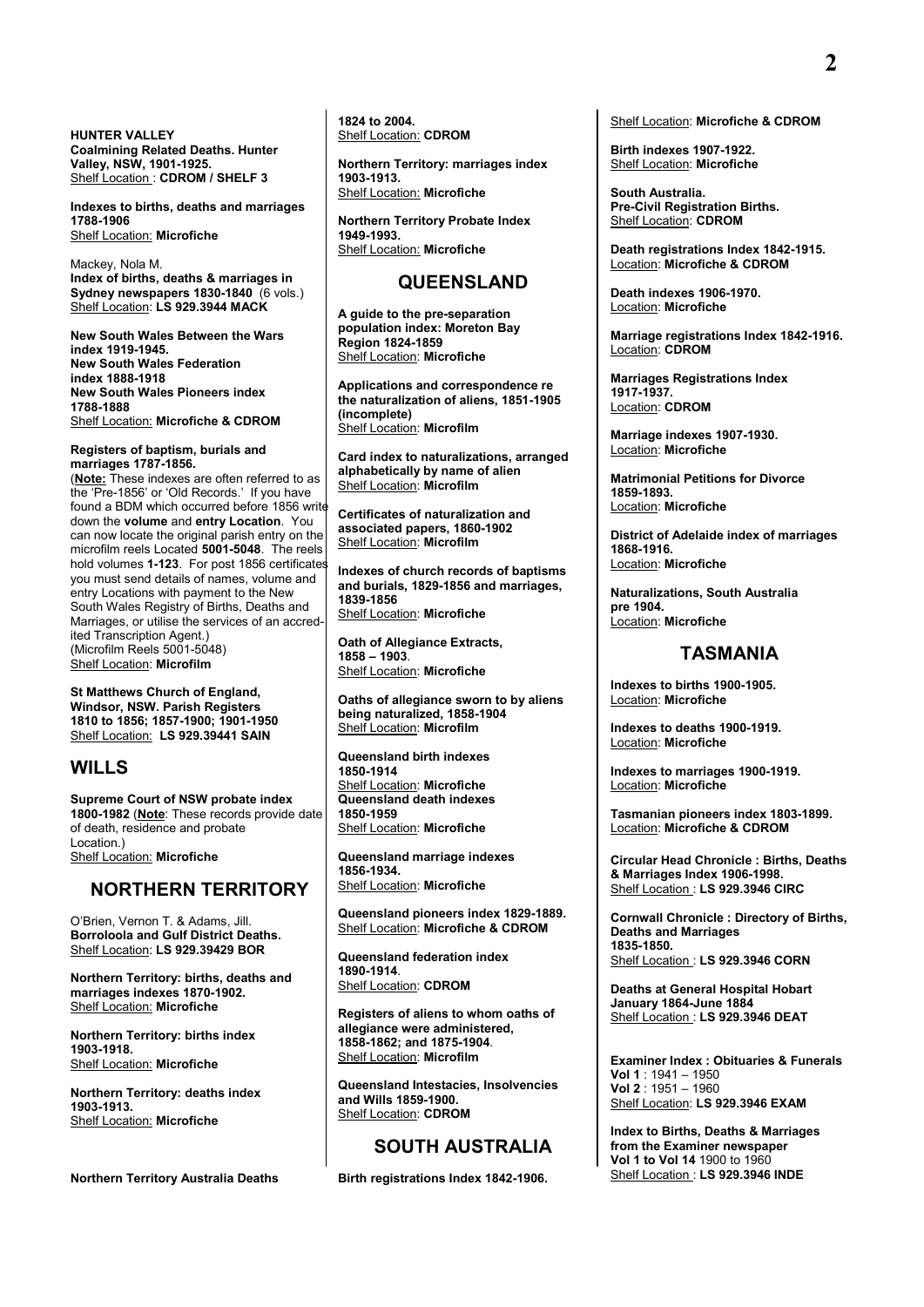**Index to news items, obituaries & photographs of WW2 Tasmanian Servicemen & Women published in the Examiner Vol 1:** 23 September 1939 to 31 Dec 1940 **Vol 2** : 1941

**Vol 3** : 1 January 1942 to 30 June 1943 **Vol 4** : 1 July 1943 to 9 March 1946 Shelf Location : **LS 929.3946 INDE** 

**Index to the Advocate : Serving North-West and Western Tasmania-Vol 1 to 8 1921-1944** Shelf Location : **LS 929.3946 INDE** 

**Zeehan & Dundas Herald : Births, Deaths and Marriages index Vol 1** : 1890-1909 **Vol 2** : 1910-1922 Shelf Location: **LS 929.3946 ZEEH**

**Van Diemen's Land Early Marriages Vol. 1:** 1803-1830. **Vol. 2:** 1831-1840. Shelf Location : **LS 929.3946 VAND**

## **VICTORIA**

**Births 1896-1913** Location: **Microfiche**

**Deaths 1914-1980** Location: **Microfiche**

**Death Index Victoria 1921 - 1985**  Location: **CDROM**

**Divorce index - Victoria 1861-1900** Location: **Microfiche**

**Edwardian index 1902-1913** Location: **Microfiche & CDROM**

**Federation index 1889-1901** Location: **Microfiche & CDROM**

**Great war index 1914-1920** Location: **Microfiche & CDROM**

**Marine Births, Deaths and Marriages Victoria 1853-1920** Location: **CDROM**

**Marriage Index 1921-1942**  Location: **CDROM**

**Marriages 1914-1930** Shelf Location: **Microfiche**

**Naturalizations, Victoria pre 1904** Shelf Location: **Microfiche**

Public Records Office Victoria **Coming South: Victorian Archives of Immigration 1839-1923 - a guide** Shelf Location: **LS 994.503 COM**

**Victorian pioneers index 1837-1888 of consolidated births, deaths and marriages** Shelf Location: **Microfiche & CDROM**

**Victorian Probate Index 1841-1992**

Shelf Location: **Microfiche**

## **WESTERN AUSTRALIA**

**Death indexes 1906-1980** Shelf Location: **Microfiche**

**Marriage indexes 1906-1965** Shelf Location: **Microfiche**

Metropolitan Cemeteries Board - **Alpha Index for Karakatta, Pinnaroo, Midland and Guildford.** Shelf Location: **Microfiche**

**Nineteenth century newspapers births, deaths and marriages** (Lists of BDMs compiled from the 'Inquirer' and other newspapers.) Shelf Location: **Microfiche**

**Western Australian baptisms parts 1 & 2** Shelf Location: **Microfiche**

**Western Australian marriage index: grooms and brides 1829-1896**. Shelf Location: **Microfiche**

**Western Australian pioneers index 1841-1905**. Shelf Location: **Microfiche & CDROM**

## **OTHER RELATED MATERIALS**

**Abstracts of All Licences for Marriages Granted to Free Persons 1813-27.** Shelf Location: **Microfiche**

**Registers of convicts applications to marry 1825-1851** (AO Fiche 780-802) Shelf Location: **Microfiche**

**Convict death register 1828-1879.** (AO Fiche 749-751) Shelf Location: **Microfiche**

**Index to Commonwealth Naturalization certificates 1904-1917.** Shelf Location: **Microfiche**

#### **NEW ZEALAND**

**Births Index 1840-1990** Shelf Location: **Microfiche**

**Deaths Index 1848-1990** Shelf Location: **Microfiche**

**District Keys to the NZ Registration Indexes – Births & Deaths (See top of fiche cabinet)** Shelf Location: **LS 929.393 DIST Marriages Index 1840-1990** Shelf Location: **Microfiche**

**Persons granted NZ citizenship, 1949-1968** Shelf Location: **Microfiche**

**Persons naturalized in NZ, pre 1948** Shelf Location: **Microfiche**

## **CEMETERY TRANSCRIPTIONS**

## **AUSTRALIA**

Cemeteries in Australia: a register of transcripts. Shelf Location: **LS 929.5 CEM**

Cemetery Transcriptions V3.0. Index to selected M.I. Transcriptions held at AIGS. Shelf Location: **CDROM** 

Epitaphs: a dictionary of grave epigrams and memorial eloquence**.** Shelf Location: **LS 929.5 REE**

A grave look at family history**.** Shelf Location: **LS 929.5 GRA**

**Gilbert, Lionel** The Last Word: Two Centuries of Australian Epitaphs. Shelf Location: **LS 929.5 GRA**

#### **ACT**

Monumental Inscriptions: Australian Capital Territory including Jervis Bay**.** Shelf Location: **LS 929.5 AUST / Box 01**

Historical Indexes of the Canberra/ Queanbeyan District. **Vol 1:** Bungendore & Michelago, NSW. **Vol 4:** Parish Registers & Burial Records. (these vols. contain Cemetery records & monument transcripts) Shelf Location: **CDROM / Shelf 03**

St John's Churchyard: The Anglican Church of St John the Baptist, Canberra. Shelf Location: **LS 929.5 SALI / Box 01**

## **NEW SOUTH WALES**

**GENERAL**

In sad but loving memory: Aboriginal burials and cemeteries of the last 200 years in NSW. Shelf Location: **LS 363.750899915 INS**

#### **BY LOCATION**

**Aberdare** Aberdare Cemetery. Shelf Location : **CDROM Balmain**  Balmain Cemetery Register -Jan 26, 1868 – Jan 19, 1881 (index included). -Jan 20, 1881 – May 7, 1912 (index included). Shelf Location: **Microfiche**

#### **Barraba**

Barraba Cemetery Index 1999.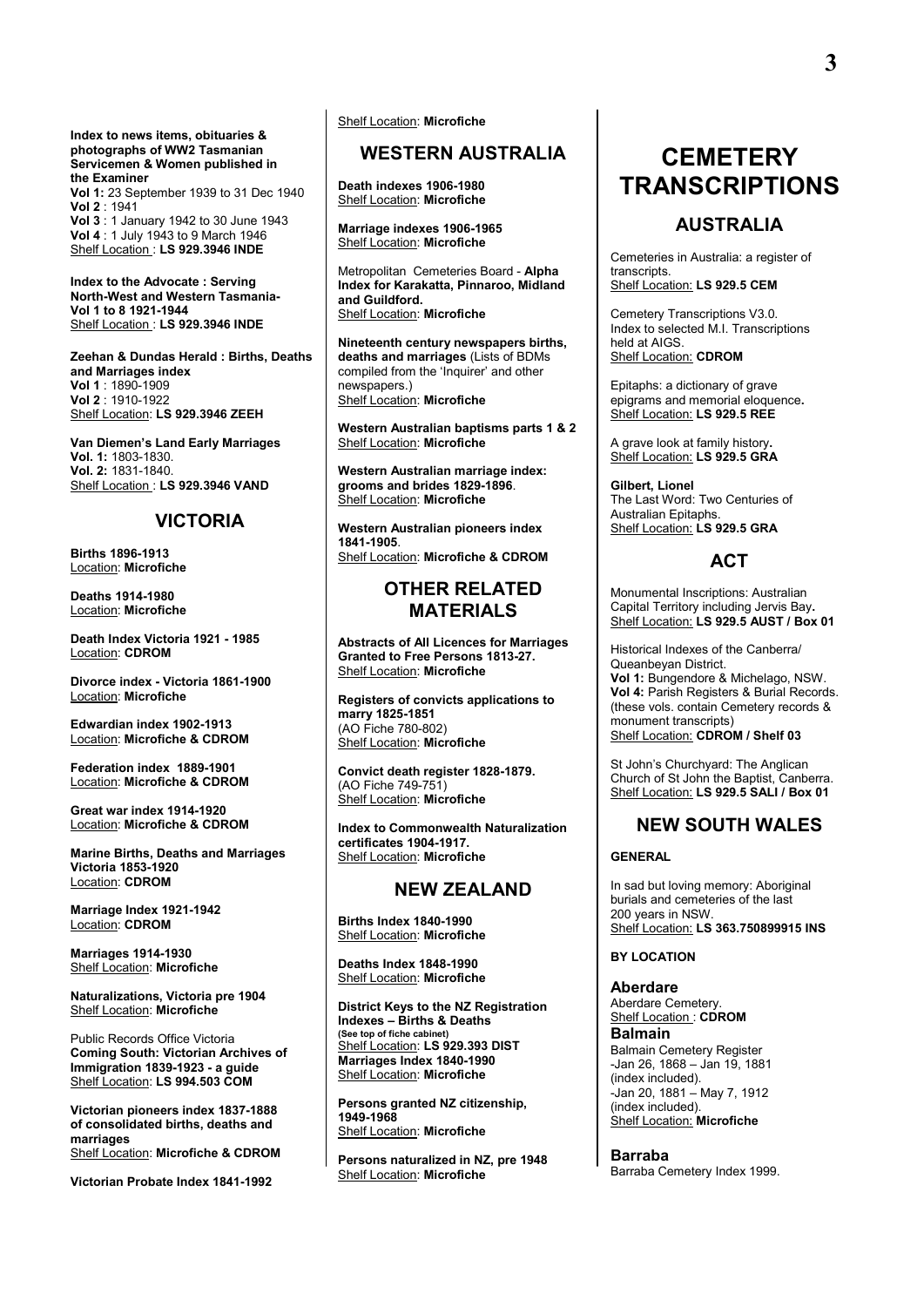

Shelf Location : **LS 929.5 BARRA** 

Nandewar Historical Society. Barraba Cemetery Records 1997. Shelf Location : **LS 929.5 BARRA**

#### **Bathurst**

Bathurst & Kelso, NSW: Burials, Cremations & Headstones 1817-2003. Shelf Location : **CDROM** 

#### **Bedgerebong**

Bedgerebong Cemetery: Monument Transcriptions. Shelf Location: **LS 929.5 BEDG** 

#### **Bega District**

Monument Inscriptions in the Bega Valley Shire: **Book 1**: Bega, Corridgeree, Tarraganda, Angledale, and some private burials. **Book 2**: Eden, Bondi, Boydtown, Greencape, Kiah, Lochial, Nungatta, Rocky Hall, Burragate, Timbillica, Towamba, Wangarabell, Wonboyn, Wyndham, Yambulla. **Book 3**: Panbula, Candelo, Kameruka, Tantawanglo, Wolumla. **Book 4**: Bermagui, Bemboka, Brogo, Cobargo, Quaama. Shelf Location: **LS 929.5 MONU** 

#### **Belmont**

Belmont Cemetery: an index to memorials. Shelf Location: **LS 929.5 MONU** 

#### **Bemboka**

Cemetery Transcripts 1884-2004. Shelf Location : **CDROM** 

#### **Berrima**

Cemetery Transcriptions of the Berrima District, NSW. Shelf Location: **LS 929.5 BERR**

#### **Blue Mountains**

Blue Mountains: Our Past Blue Mountaineers Vol 1: Mount Irvine, Mount Victoria, Mount Wilson, Mount York. Vol 2: Shipley, Megalong Valley, Blackheath and Medlow Bath. Vol 3: Faulconbridge and Linden. Vol 4: Lawson and Hazelbrook. Vol 5: Wentworth Falls, Church of England Section. Vol 6: Wentworth Falls, Roman Catholic Section. Vol 7: Wentworth Falls, Presbyterian, Methodist, Independent, Church of Christ Sections and A Lone Grave. Vol 8: Springwood Cemetery, Church of England, Presbyterian and Independent Sections.

Shelf Location: **LS 929.5 OURP** 

Blue Mountains: Our Past Blue Mountaineers Vol 9: Springwood Cemetery, Roman Catholic, Methodist, Columbarium and Unknown Sections. Vol 10: Katoomba Cemetery, General Sections, Independent Section and

Various Columbariums. Vol 11: Katoomba Cemetery, Presbyterian, Methodist, Congregational, Baptist, Greek Orthodox and Jewish Sections. Vol 12: Katoomba Cemetery, Roman Catholic Sections. Vol 13: Katoomba Cemetery, Church of England Part 1,2 & 3. Vol 14: Memorials and Plaques of the Leura Memorial Gardens and Crematorium, Kitchener Rd to 19.1.2000 and St Alban's Anglican Church Memorial Garden 137 Megalong St, Leura to 25.5.2001. Shelf Location: **LS 929.5 OURP** 

Blue Mountains Cemetery **Index** Vols. 1-14 Shelf Location : **CDROM** 

#### **Bogan Gate**

General cemetery: Monument **Transcriptions** Shelf Location: **LS 929.5 BOGA / Box 02**

#### **Botany**

Cemetery Transcripts: -Catholic -Church of England -Pioneer Memorial Park. Shelf Location: **LS929.5 CAP / Box 06**

#### **Boorowa**

Cemetery Transcripts. Shelf Location : **LS 929.5 BOOR / Box 02**

**Braidys Gully SEE Gosford**

#### **Braidwood**

Monument Inscriptions. Shelf Location: **LS929.5 MONU / Box 02**

#### **Branxton**

Branxton General & Catholic Cemeteries: Grave Listings. Shelf Location : **CDROM / SHELF 2**, **BOX 01**

**Bungonia** Bungonia and District cemetery and burial records: 1829-1996. Shelf Location: **LS 929.5 MACG / Box 02**

**Bungwahl SEE Forster**

#### **Campbelltown**

Campbelltown District Cemeteries Pictorial Cemetery Register Shelf Location : **CDROM** 

#### **Camperdown**

Meader, Chrys. Beyond the boundary stone: Cemetery Transcripts. Shelf Location: **LS 929.5 MEA** 

**Candelo** Cemetery 1879-2004. Shelf Location : **CDROM** 

#### **Canowindra District**

Cemetery Collection: Manildra or Meranburn, Cumnock, Yeoval, Garra, Baldry, Reedy Creek. The Belubula Burying Ground (Canowindra) & Other Burials—Canowindra District. Shelf Location: **LS 929.5 SAI** 

Canowindra General Cemetery and All Saints Anglican Church and Memorials. Shelf Location: **LS 929.5 CANO**

#### **Canterbury**

Saint Paul's Church of England Canterbury Burial Records. Shelf Location: **LS 929.5 SAI** 

#### **Carcoar**

Burials: including Carcoar Cemetery and St Paul's C of E Churchyard. Shelf Location: **LS 929.5 CARC** 

## **Cargo District**

Cemetaries at Cargo, Cudal, Toogong, Nyrang Creek, Grant's Private Cemetery, John Grant's Monument. Graves at Boree-Cabonne & Nyrang and Cudal Anglican Parish Burial Register. Shelf Location: **LS 929.5 CEME** 

#### **Carlingford**

St Paul's Church of England Cemetery, Carlingford. Alphabetical list of names of St. Paul's Church of England Cemetery, Carlingford 1903 – 1976. Shelf Location: **VF\* & Black Folder near microfiche**

#### **Castle Hill**

Record Series No 51: Seventh Day Adventist, Presbyterian, Independent, Baptist Columbarium . Record Series No 52: Anglican Section Monumental, Lawn, Private. Record Series No 53: Roman Catholic Section : Monumental, Lawn, St Benedict's Monastery, Benedictine Abbey, Vaults and above ground Tombs. Shelf Location: **LS 929.5 CAST**

#### **Catherine Hill Bay**

Catherine Hill Bay Cemetery Gravestone Inscriptions. Shelf Location : **CDROM** 

### **Chatswood**

Catholic Burial Ground, Chatswood. (Coopers Flat Cemetery) List of burials. Shelf Location: **VF Cemeteries**

#### **Clarence Town**

Clarence Town General Cemetery [Monument Inscriptions] and St John's Anglican Church [Graves, Plaques, Columbarium Niches and Burial Register] Shelf Location: **LS 929.5 CLAR** 

### **Coolamon**

Headstones and Plaques in the Shire of Coolamon to 30/9/2002. Shelf Location : **LS 929.5 HEAD**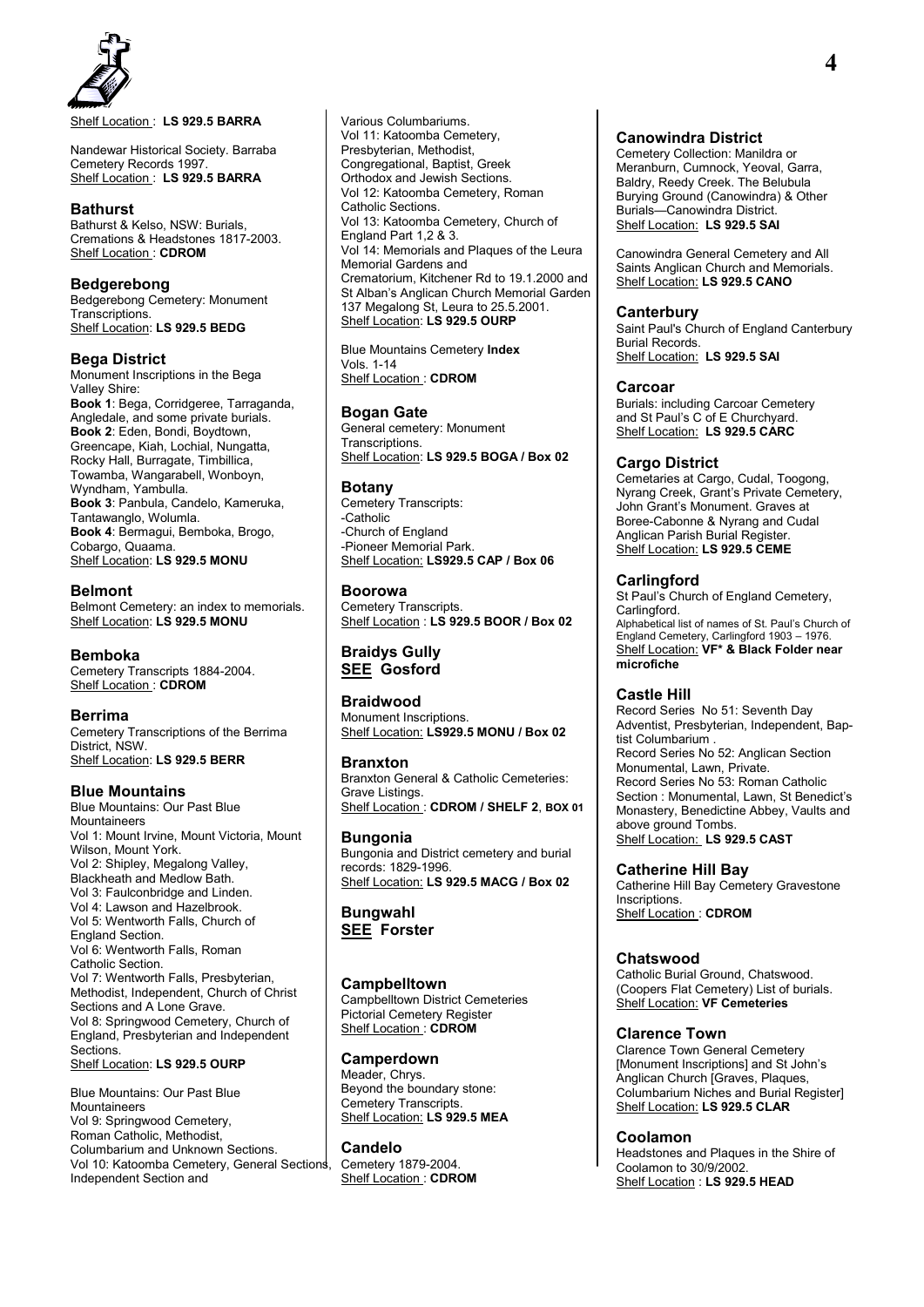

## **Coolongolook SEE Tuncurry**

#### **Coonabarabran**

Coonabarabran General Cemetery -Anglican, Catholic, Presbyterian, Methodist / Uniting and Non Denominational Portions. Also Register of Unmarked Graves. Shelf Location: **LS 994.5 COON** 

#### **Coopernook, Moorland & Harrington**

Cemetery Transcripts. Shelf Location: **LS 929.5 BURI** 

#### **Cowra**

Book 1: Monumental inscriptions Pt.1. Book 2: Monumental inscriptions Pt.2. Book 3: Unmarked Burials to 1940. Shelf Location : **LS929.5 MONU** 

## **Cundletown SEE Dawson**

#### **Cudal and District**

Small cemeteries : Bumberry, Cookamidgera, Cudal, Murga, Reedy Creek and Toogong**.** Shelf Location: **LS 929.5 CUDA** 

#### **Culcairn**

Cemeteries of the Culcairn Shire to 31/12/2001. Shelf Location : **LS 929.5 HEAD** 

#### **Currawong SEE Harden Shire**

#### **Dawson (Formerly Cundletown)**

Vol. 1—Methodist Section. Vol. 2—Anglican Section A to L. Vol. 3—Anglican Section M to Z. Vol. 4—Roman Catholic. Vol. 5—All Other Denominations. Vol. 6—Columbarium, Rose Garden & Graves extracted from Undertakers records or other sources, no grave numbers known. Vol. 7—Lawn Section A to L. Vol. 8—Lawn Section M to Z.

Shelf Location: **LS 929.5 EAST** 

## **Deniliquin**

Deniliquin General Cemetery, Headstone Inscriptions. Shelf Location: **LS 929.5 DENI**

#### **Dungog**

Dungog General Cemetery Vol. 1: Anglican & Uniting Sections, Christ Church & Uniting Church Columbarium Niches including Register Records. Vol. 2: Roman Catholic Section, Presbyterian Section & Niches, Baptist, Independent & Lawn Sections, also Church Registers. Shelf Location: **LS 929.5 DUNG**

## **Dunvegan and Easton SEE Tinonee**

#### **Emu Plains**

Record Series No 13 (2nd Ed) St Paul's cemetery :Church of England, Methodist, Roman Catholic and Presbyterian Sections. Monument Inscriptions. Shelf Location: **LS 929.5 SAIN**

#### **Eugowra**

Cemetery Monumental Inscriptions. Shelf Location: **LS 929.5 EUGO**

Eugowra General Cemetery, also Columbarium Niches. Shelf Location: **LS 994.5 EUGO**

#### **Failford**

Failford and Willow Point Cemetery. (Failford Cemetery was originally called Wollomba Cemetery.) Shelf Location: **LS 994.5 FAIL** 

#### **Field of Mars SEE Ryde**

#### **Finley**

Finley General & Lawn Cemetery 1913-2001, Transcriptions. Shelf Location: **LS 994.5 FINL** 

#### **Forbes Cemetery**

-Monument Inscriptions. Vol. 1 & 2 -Forbes Cemetery Vol 1: Unmarked graves 1861-1918. -Forbes Cemetery Vol. 2: Forbes Pioneer Cemetery. Unmarked graves 1861-1918. -Small cemeteries & isolated graves south of Forbes. Shelf Location: **LS 929.5 FORB** 

## **Forster**

Forster & Bungwahl Cemetery Records. Shelf Location: **LS 929.5 FORS** 

### **Frogmore**

Frogmore and Hovell's Creek Burials: including Small Cemeteries and Isolated Burials. Shelf Location: **LS 929.5 FROG** 

## **Galong**

**SEE Harden Shire**

#### **Gilwarra**

Gilwarra, Woola and Taree Estate Burial Records. Shelf Location: **LS 929.5 GILW** 

#### **Gooloogong**

Gooloogong Cemetery Monumental Inscriptions. Shelf Location: **LS 929.5 GOOL** 

## **Gosford**

R H Creighton Funeral Directors of Gosford: Index to the Records 1909-1989 Shelf Location: **CD ROM** 

Bradys Gully Park Pioneer Cemetery, Gosford.

#### Shelf Location: **LS 929.5 BRAD**

Greengrove Cemetery (formerly known as Lower Mangrove Creek) Church of England Cemetery, Gosford City, NSW. Shelf Location: **LS 929.5 GREE & CDROM** 

Point Frederick Pioneer Park, Gosford. Shelf Location: **LS 929.5 POIN & CDROM** 

St Thomas' Church of England Cemetery, Upper Mangrove Creek, Monumental Inscriptions and Photographic Collection of Keith Paull. Shelf Location: **LS 929.5 SAIN**

#### **Goulburn**

Index of Inquests held at Goulburn or in its surrounding districts, years 1835-1963 [part]. Shelf Location: **LS 929.5 INDE** 

Monumental Inscriptions of Goulburn, **NSW** Shelf Location : **CDROM** 

#### **Greengrove SEE Gosford**

**Grenfell** Vol. 1 & 2 Shelf Location: **LS 929.5 GREN** 

#### **Gresford**

Cemeteries of Gresford & the Surrounding Districts: -Sacred Heart, Summerhill -St Helens, East Gresford -St Anne's, Gresford -St John's, Lostock -St John's, Vacy -Jupp's Cemetery, East Gresford -Reedy Creek Anglican Cemetery -Tea Tree Cemetery, Miranni -Catholic Cemetery, Mt. Rivers -Other Isolated Graves Shelf Location: **LS 929.5 CEME**

**Greta**

Greta General Cemetery: Grave Listing Shelf Location : **CDROM Griffith SEE RIVERINA**

## **Gundagai**

Headstones and Plaques in the Gundagai Shire to 31/05/2004. Shelf Location: **LS 929.5 HEAD** 

Monumental Inscriptions: Gundadgai North Cemetery & Gundagai South Cemetery. Shelf Location: **LS 929.5 GUND** 

#### **Harden Shire**

Monumental Inscriptions and Burials, Harden Shire Cemeteries: Harden-Murrumburrah, Currawong, Galong, Jugiong and Wombat. Shelf Location: **LS 929.5 HARD** 

#### **Hawkesbury District**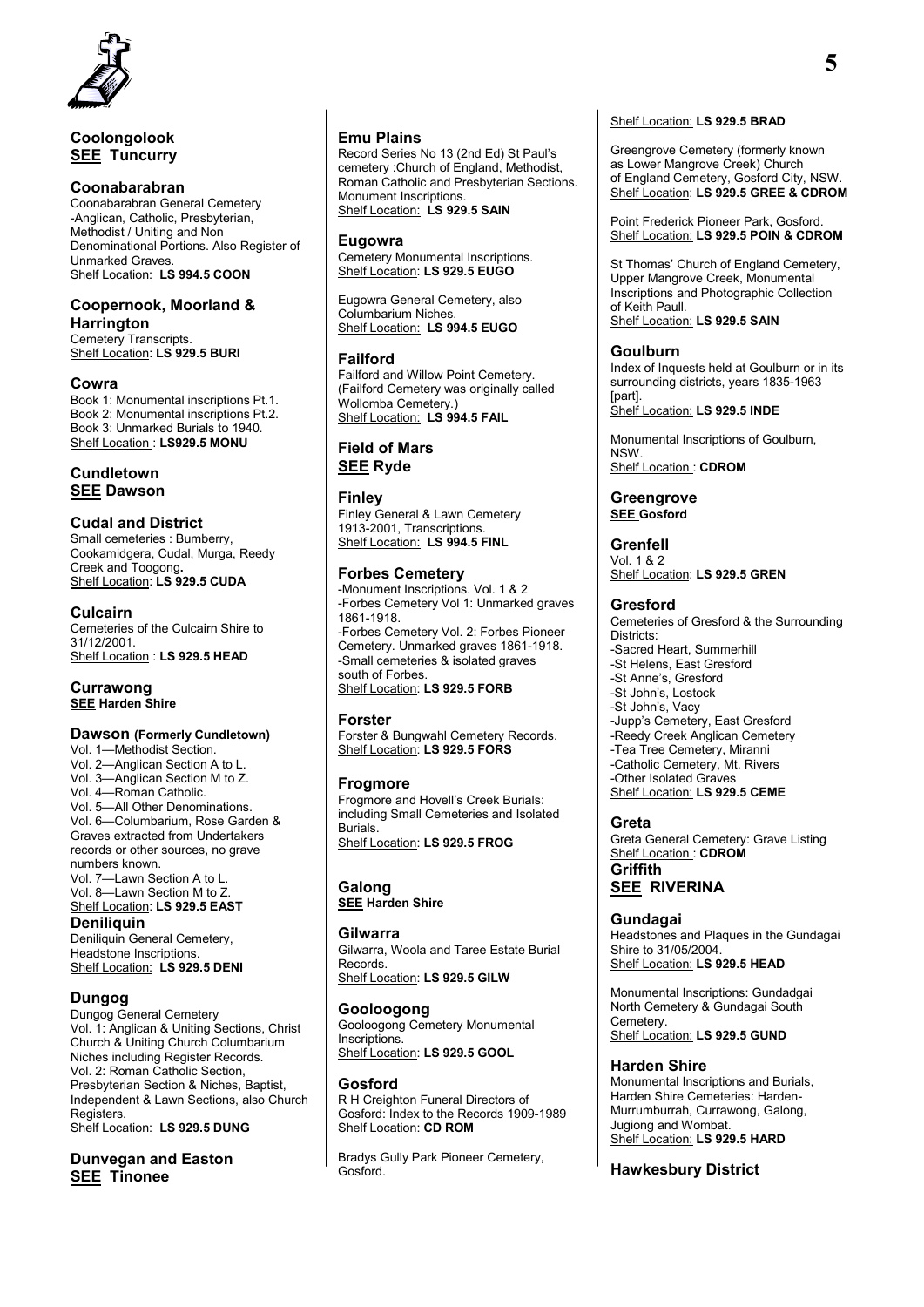

Vol. 1: Gravestones of the Hawkesbury. Shelf Location: **LS 929.5 PIT** 

**Holbrook** Headstones and Plaques in the Shire of Holbrook to 31/10/2003. Shelf Location: **LS 929.5 HEAD** 

## **Hovell's Creek SEE Frogmore**

**Hunter Valley** Small Cemeteries of the Hunter Valley: a consolidation. Shelf Location : **CDROM** 

**Hurstville** Saint George's Anglican Church Hurstville Pioneers Down Under. Shelf Location: **LS 929.5 HURS** 

**Jervis Bay SEE ACT**

**Jugiong SEE Harden Shire**

**Junee** Headstones and Plaques in the Shire of Junee to 31/5/2003. Shelf Location : **LS 929.5 HEAD** 

**Katoomba SEE Wood Coffill**

#### **Kemp's Creek SEE ALSO**  Sydney Catholic Lawn Cemetery.

Kemp's Creek Cemetery Transcripts. Shelf Location : **CDROM** 

**Killabakh** Killabakh, Marlee & Woodside Cemetery

Transcripts. Shelf Location: **LS 929.5 EAST** 

### **Kincumber**

Holy Cross Catholic Church and Cemetery, Kincumber South. Shelf Location: **LS 994.5 HOLY** 

St Paul's C of E Cemetery Pictorial collection, Kincumber Shelf Location : **CDROM** 

St Paul's C of E Cemetery, Kincumber Shelf Location: **LS 929.5 SAIN** 

### **Kogarah**

St Paul's Anglican Church. Kogarah pioneers down under. Shelf Location: **LS 929.5 KOGA** 

**Krambach** Cemetery Transcripts. Shelf Location : **LS 929.5 BURI** 

**Lake Macquarie** Belmont Cemetery :An index to Memorials Shelf Location: **LS 929.5 BELM**

**Lakemba SEE Moorefields**

**Lansdowne** Cemetery Transcripts. Shelf Location: **LS 929.5 CEME** 

**Lidcombe** Rookwood Necropolis Index to Rookwood Cemetery records. Shelf Location: **Microfiche**

Rookwood Cemetery Transcriptions Shelf Location : **CDROM**

Jones, Doris Yau-Chong Remembering the Forgotten: Chinese Gravestones in Rookwood Cemetery 1917-1949. Shelf Location: **LS 929.5 JONE**

#### **Lisarow**

Lisarow Cemetery Monument Inscriptions & Headstone Photographs. Shelf Location : **CDROM** 

Lisarow Anglican Cemetery Monument Inscriptions. Shelf Location: **LS 929.5 LISA** 

#### **Liverpool**

Vol 1:Anglican section 1894-1955. Vol. 2:Anglican section 1894-1992. Vol. 3: Baptist & Presbyterian sections 1894-1992. Vol. 4:Presbyterian crypts & columbarium, Uniting & Seventh Day Adventists 1894-1992. Shelf Location: **LS 929.5 LIV** 

Vol. 5:Catholic section 1894-1992. Part 1. Vol. 6:Catholic section 1894-1992. Part 2. Index Shelf Location: **LS 929.5 LIV** 

Liverpool Pioneers' Memorial Park Shelf Location : **CDROM** 

#### **Lockhart**

Headstones and Plaques in the Lockhart Shire to 31/12/2001. Shelf Location : **LS 929.5 LOCK**

## **Lyndhurst Cemetery**

Cemetery Transcripts. Shelf Location : **LS 929.5 LIND**

### **Macleay River District**

Vol. 1: East Kempsey, NSW. Vol. 2: West Kempsey, NSW. Vol. 3: Frederickton, NSW. Vol. 4: Arakoon, Bellbrook, Eungai, Euroka, Kinki, Tom's Gully, NSW. Shelf Location: **LS 929.5 HOOL**

**Macquarie Park Cemetery** Cemetery Transcripts. Shelf Location : **CDROM** 

## **Mangrove Creek SEE Gosford**

**Manly** Manly Cemetery Transcripts 1845-1993. Shelf Location : **CDROM** 

**Marlee SEE Killabakh**

**Mays Hill** Dunn, Judith The Parramatta cemeteries: Mays Hill. Shelf Location: **LS 929.5 DUN**

Friends of Mays Hill Cemetery Unmarked Graves in Western Road Cemetery, Mays Hill Shelf Location: **LS 929.5 UNMA**

Mays Hill Independent Cemetery -Cemetery fee accounts 1904 – 1931. -Internment notices approx. 1955 – 1979. Incomplete. -Parramatta Register for Mays Hill Cemetery July 24, 1833 – June 19, 1972. -Records of burials in date order 1939 – 1967. Shelf Location: **VF-Mays Hill**

Mays Hill Independent Cemetery Burial fee receipts approx. 1940 – 1975. incomplete Shelf Location: **black ring-back folder**.

## **Merrylands**

St Anne's Anglican Cemetery. Shelf Location : **CDROM** 

**Mitchells Island SEE Scotts Creek**

### **Molong**

Molong General Cemetery. Also Monuments & Lone Graves, Amaroo and Boomey Creek Cemeteries, Fairbridge Farm Schools, Yuranigh's Grave Shelf Location: **LS 929.5 MOLO** 

**Mona Vale** 

Cemetery Transcripts. Shelf Location: **LS 929.5 MONA** 

### **Monaro**

Monumental Inscriptions: Monaro. Shelf Location: **LS 929.5 MONA** 

**Moorefields**

Moorefields Cemetery Records. Shelf Location: **LS 929.5 MOOR** 

**Morongla Creek**

Roll call at Morongla Creek Cemetery. Shelf Location : **LS 929.5 ROLL** 

### **Mount Vincent**

Christ Church, Mount Vincent, Records.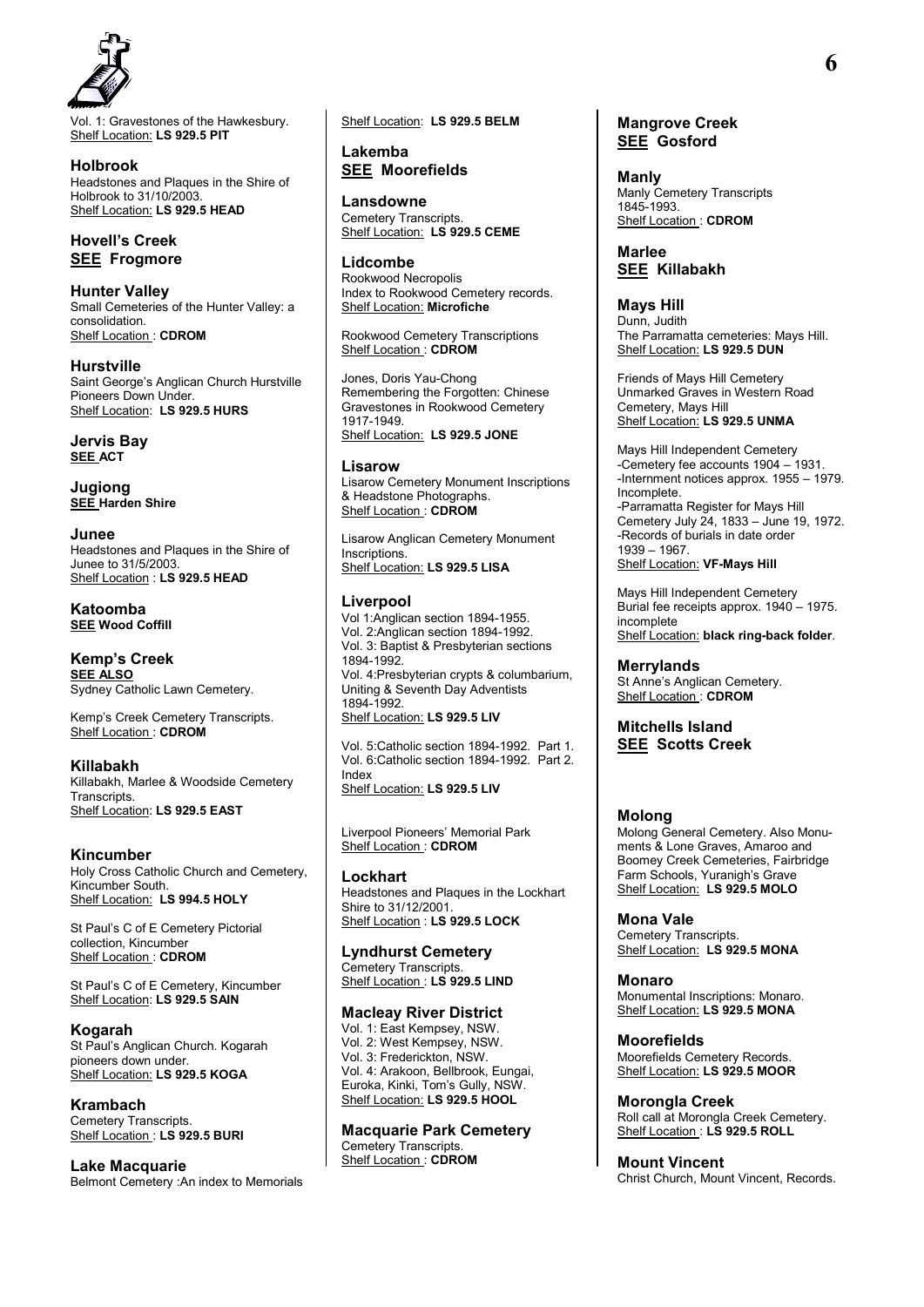

Shelf Location : **CDROM** 

#### **Murrumburrah SEE Harden Shire**

**Murray Hill SEE Tinonee**

#### **Neville & District**

Cemetery Transcripts. Shelf Location: **LS 929.5 NEVI** 

#### **Newcastle**

Sandgate Cemetery. Shelf Location: **Microfiche** Newcastle West Burial Grounds 1. Presbyterian (1844-1881) 2. Roman Catholic (1842-1881) 3. Wesleyan Methodist (1858-1881) Shelf Location : **CDROM** 

#### **North Rocks**

Cemetery Transcripts. Shelf Location: **Microfiche** 

#### **Norwood**

Norwood Cemetery, Burial Records, Columbaria in Church Yards, Graves on Private Property. Shelf Location: **LS 929.5 NORW** 

## **Parramatta**

#### **All Saints & Wesleyan Cemetery**

All Saints Anglican Baptisms, Marriages & Burials March 3, 1844 – July 12, 1944 Shelf Location: **Microfilm-Church Records**

Dunn, Judith All Saints and Wesleyan Shelf Location: **LS 929.5 DUN** 

#### **Wesleyan Cemetery, Parramatta** Copy of record of burials in Methodist Cemetery at Buller Street,

Parramatta 1841 – 1905. Incomplete. Shelf Location: **VF**

#### **Parramatta Methodist Cemetery**

Parramatta Methodist Cemetery: compiled from Transcriptions of relevant Burial Registers. Shelf Location: **LS 929.5 PARR** 

#### **Mays Hill**

**St Andrew's Presbyterian** Church : Burials 1843 – 1850. Shelf Location: Located in black ring-back folder. **NOTE:** these are first burials for Mays Hill Cemetery.

Dunn, Judith Mays Hill (The Parramatta Cemeteries) Shelf Location: **LS 929.5 DUN** 

Unmarked Graves in Western Road Cemetery Mays Hill. Shelf Location: **LS 929.5 MAYS**

#### **St John's Cemetery**

Dunn, Judith St. John's Parramatta Shelf Location: **LS 929.5 DUN** 

Goodin, Vernon. W. E. St. John's Cemetery, Parramatta: monumental inscriptions and key to graves Shelf Location: **LS 929.5 GOO** 

St John's Anglican Cemetery, Parramatta: Baptisms, Marriages & Burials 1789 – 1976 Shelf Location: **Microfilm**

#### **St Patrick's Cemetery**

Dunn, Judith St. Patrick's Parramatta Shelf Location: **LS 929.5 DUN** 

St Patrick's Roman Catholic Cemetery, Parramatta. Particulars of burials of deceased persons buried in cemetery Shelf Location: **VF**

St Patrick's Roman Catholic Church Burials 1840 – 1888 (incomplete records) Shelf Location: **Microfilm**

#### **Paterson**

Graves of the Pioneers and their families in the small cemeteries of the Williams & Paterson River Valleys. Shelf Location: **LS 994.5 GRAV**

Paterson General Cemetery Shelf Location: **LS 994.5 PATE** 

## **Penrith**

Record Series No. 43: Presbyterian, Methodist & Non-Sectarian. Record Series No. 44: Roman Catholic. Record Series No. 45: Church of England. Record Series No. 62: Anglican Sections 1, 2 & 3. Record Series No. 63: Roman Catholic Sections 1, 2 & 3. Record Series No. 64: Independent / General & Independent Lawn Section 1, 2 & 3. Record Series No. 65: Uniting Church, Presbyterian & Salvation Army Portions. Shelf Location: **LS 929.5 RIVE** 

### **Point Clare**

Monumental Inscriptions and Unmarked **Graves** -Church of England Section -Point Clare Cemetery: Baptist, Seventh Day Adventist, Presbyterian and Methodist Sections. -General Lawn Sections 1-8. Shelf Location: **LS 929.5 POIN**

Point Clare General Cemetery: Pictorial collection including unmarked graves. General Lawn Sections

#### Shelf Location : **CDROM**

Point Clare General Cemetery: Pictorial collection including unmarked graves. Baptist, Seventh Day Adventists, Methodist, Presbyterian, Roman Catholic. Shelf Location : **CDROM** 

#### **Point Frederick**

Point Frederick Pioneer Park Cemetery Shelf Location : **CDROM & LS 929.5 POIN**

#### **Prospect**

Saint Bartholomews's Church of England cemetery inscriptions Shelf Location: **929.5 PROS**

#### **Punchbowl**

Saviour's Church of England Punchbowl Burial Records. Shelf Location: **LS 929.5 SAI** 

#### **Redbank**

Burial Records, Redbank. Shelf Location: **LS 929.5 REDB**

## **Reid's Flat SEE Rugby**

#### **Riverstone**

Record Series No 43 - Presbyterian, Methodist & Non-sectarian Record Series No 44—Roman Catholic Record Series No 45—Church of England Shelf Location : **LS 929.5 RIVE** 

### **Riverina**

Riverina Cemeteries: monumental inscriptions & burial records. (Vers.2) Shelf Location : **CDROM** 

**Rookwood**  see Lidcombe

### **Rugby**

Rugby Rye Park & Reid's Flats including small cemeteries & isolated burials Shelf Location : **LS 929.5 RUGB** 

### **Ryde**

## **FIELD OF MARS CEMETERY**

Note: Some death 19<sup>th</sup> Century death certificates note burial in the Parish of Field of Mars. This notation indicates All Saints Cemetery Parramatta, **not** Field of Mars Cemetery, Ryde

**FIELD OF MARS CEMETERY, RYDE** monumental inscriptions. Shelf Location: **Microfiche** 

**Rye Park SEE Rugby**

**Sandgate SEE Newcastle**

**St Mary's**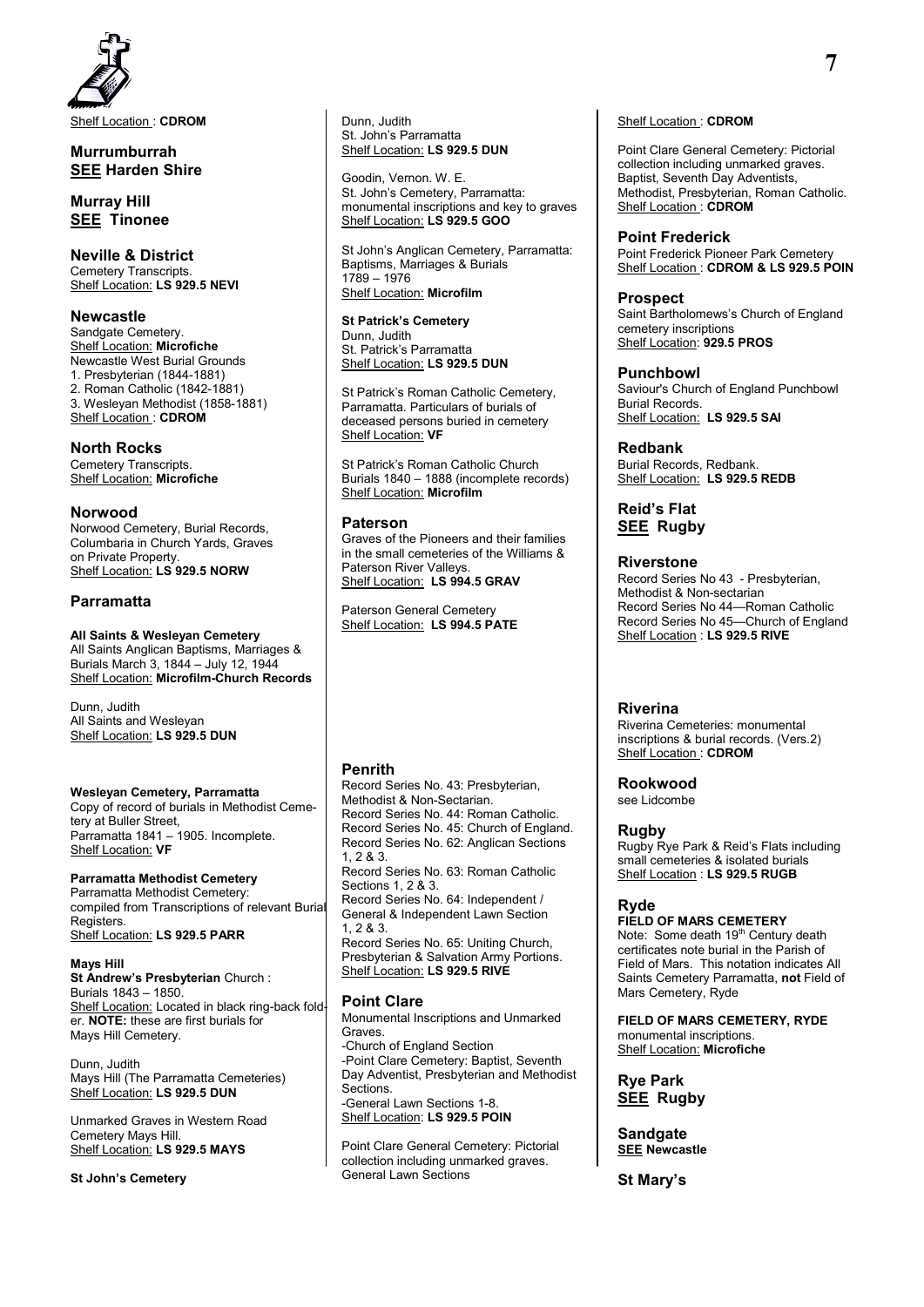

St Mary's General Cemetery -Record Series No. 54: Anglican Section. -Record Series No. 55: Roman Catholic **Section** -Record Series No. 56: Methodist & Presbyterian Sections. -Record Series No. 57: Independent Lutheran & Coptic Sections. Monumental Inscriptions and Unmarked Graves. Shelf Location: **LS 929.5 SAIN**

St Mary Magdalene-Church of England Monumental Inscriptions Shelf Location: **LS 929.5 NEP**

#### **Scotts Creek**

Burial Records, Scotts Creek, Mitchells Island, Oxley Island. Shelf Location: **LS 929.5 SCOT**

## **Singleton & District**

Headstone Inscriptions Vol 1: Broke, Bulga, Boyles Creek, Glenridding, Howes Valley, Jerrys Plains, Mt Thorley, Putty, Warkworth, Wylies Flat. Vol 2: Whittingham. Vol 3: Catholic Sections 1,2,3&4, Catholic Lawn Section, Convent of Mercy, Old Methodist Cemetery, St Patricks Columbarium, Queen St. Vol 4: Sedgefield General Cemetery. Vol. 5: Convent of Mercy, Queen St; Branxton General & Roman Catholic Sections; St Andrew's Columbarium. Shelf Location: **LS 929.5 SING** 

#### **Sutherland**

Woronora Cemetery Transcriptions Shelf Location: **Microfiche** 

#### **Sutton forrest**

All Saints, Sutton Forrest Monumental Inscriptions in the Churchyard. Shelf Location: **VF Cemeteries**

#### **Sydney**

Sydney Burial Ground 1819-1901 (Elizabeth & Devonshire Sts) and History of Sydney's Early Cemeteries from 1788. Shelf Location: **LS 929.5 SYDN**

## **Taree Estate SEE Gilwarra**

**Tinonee**

Burial Records, Tinonee, The Bight (Yappo), Bo-Bo, Easton, Murray Hill, Dunvegan. Shelf Location: **LS 929.5 TINO** 

## **Towamba & Rocky Hall**

Towamba & Rocky Hall Cemeteries 1886-2003 Shelf Location : **CDROM** 

#### **Trundle**

Trundle Cemetery Transcripts Shelf Location**: LS 929.5 TRUN** 

#### **Tuncurry**

Tuncurry & Coolongolook Cemetery Records. Shelf Location**: LS 929.5 TUNC** 

#### **Upper Mangrove Creek SEE Gosford**

#### **Urana**

Headstones and plaques in the Shire of Urana to 30/9/2003 Shelf Location : **LS 929.5 HEAD** 

#### **Wagga Wagga**

-Headstones and Plaques in the City Of Wagga Wagga to 31/12/2001. -Lawn Cemetery Vol 1 Burials 10/8/1971- 30/6/2001. Vol 2 Cremations 11/8/1971-31/8/2001. -Monumental Cemetery Vol 1 Anglican. Vol 2 Catholic. Vol 3 Other demoninations. Shelf Location : **LS 929.5 WAGG** 

## **Wallsend**

"Old" Wallsend Cemetery 1863-1896. Shelf Location : **CDROM** 

#### **Wamberal**

Wamberal General Cemetery - Photograph Collection & Unmarked Graves Shelf Location : **CDROM** 

#### **Waverley**

-Waverley Cemetery who's who encore. -Waverley Cemetery who's who law and disorder. -Waverley Cemetery who's who pen and paper. Shelf Location: **LS 929.5 WAV** 

Waverley Cemetery, NSW: transcriptions and index.

Shelf Location: **Microfiche**

Waverley & South Head General Cemeteries Transcriptions Shelf Location : **CDROM** 

#### **Whitebridge Cemetery**

Gateway to the Past, Memorials & Burials including the Dudley Colliery Explosion 1898. Shelf Location: **LS 929.5 WHIT** 

#### **Wingham**

-Burial Records, Wingham Anglican (Old Section). - Burial Records, Wingham, Seventh Day Adventist, Roman Catholic, Presbyterian, Methodist, Reorganised Church, Jesus Christ Later Day Saints. -Burial Records, Wingham Beams Shelf Location: **LS 929.5 WING** 

#### **Williams River Valley**

Graves of the Pioneers and their families in the small cemeteries of the Williams & Paterson River Valleys. Shelf Location: **LS 994.5 GRAV** 

## **Willow Point and Wollomba SEE Failford**

**Wolumla**  Cemetery 1874-2004 Shelf Location : **CDROM** 

**Wombat SEE Harden Shire**

**Wood Coffill**  Wood Coffill Burial Index 1916-1945 Shelf Location: **LS 929.5 WOOD**

**Woodside SEE Killabakh**

**Woodstock** Cemetery Transcripts. Shelf Location : **LS 929.5 WOOD** 

**Woola SEE Gilwarra**

**Woronora** Woronora Cemetery Transcriptions. Shelf Location: **Microfiche**

**Wyndham**  Cemetery 1881-2004 Shelf Location : **CDROM** 

**Yappo SEE Tinonee**

#### **Yass Monumental Inscriptions: Yass Cemetery and St Clement's Churchyard.** Shelf Location: **LS 929.5 YASS**

**Young Monumental Inscription: Young Cemetery.** Shelf Location: **LS 929.5 YOUN** 

#### **NSW UNDERTAKERS RECORDS, BURIAL REGISTERS & INDEXES**

**Index to the Charles Kinsela Funeral Directors Registers. Final Edition 1905-1982.** Shelf Location : **CDROM** 

**Max Perrams Funerals Liverpool, NSW Part 1**—Mar 1962 to Sep 1973 **Part 2**—Sep 1973 to Dec 1987 Shelf Location: **Microfiche** 

**Max Perrams Funerals Liverpool, NSW Part 3**—1988 to 1997 Shelf Location : **CDROM** 

**Index to the Records of R.H. Crieghton Funeral Directors, Gosford, NSW Parts 1-3, 1909-1989**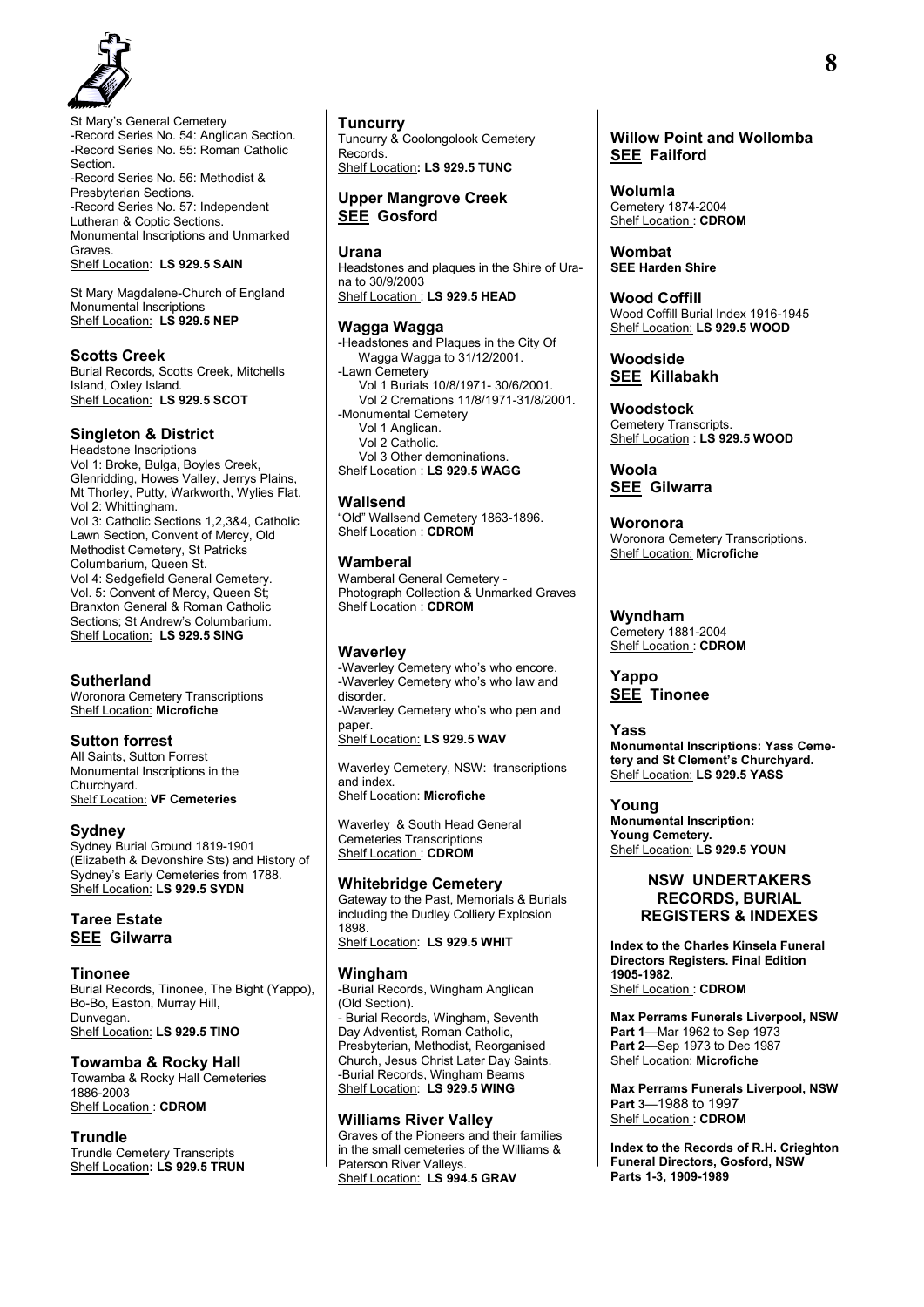

Shelf Location : **Microfiche & CDROM** 

## **NORFOLK ISLAND**

**Dalkin, R. Nixon** Colonial Era Cemetery of Norfolk Island. Shelf Location: **LS 929.5 DALK** 

## **NORTHERN TERRITORY**

**Darwin** Darwin's Old Cemeteries Book No. 1: Palmerston Cemetery. Book No. 2: Gardens Cemetery. Shelf Location: **LS 929.5 DARW** 

## **QUEENSLAND**

QLD Obituaries Index Vols. 1, 2 & 3. Shelf Location: **Microfiche**

**Brisbane** Vol 3 Anglican Cemeteries & Columbaria. Shelf Location: **Microfiche**

Anglican Church of Australia -Parish of Sherwood Cemetery and Columbarium Wall. Shelf Location: **Microfiche**

Index to the books of K M Smith Undertakers Brisbane 1877—1960 Shelf Location: **Microfiche**

South Brisbane Cemetery Monument Inscriptions. Shelf Location: **Microfiche**

Bethania Lutheran Cemetery Monument Inscriptions & George Bond Photographic Collection Index. Shelf Location: **Microfiche**

**Brookfield & Moggill**  Monumental Inscriptions Shelf Location: **Microfiche**

**Bulimba**  Monumental Inscriptions Shelf Location: **Microfiche**

**Bunya, Dayboro, Lawnton, Samford & Samsonvale**  Monumental Inscriptions Shelf Location: **Microfiche**

**Cleveland Cemetery -**Monumental Inscriptions and George Bond Photographic Collection Index. -Lawn Columbaria and Gardens. Shelf Location: **Microfiche**

**Coleyville, Engelsburg (Kalbar), Boonah & Highfields**  Baptist Cemeteries. Shelf Location: **Microfiche**

**Darling Downs**  Cemeteries Vol. 1 & 2 Shelf Location: **Microfiche** Index—Q.F.H.S. Lone Graves Collection Shelf Location: **Microfiche**

**Minden, Tarampa and Vernor**  Baptist Cemetery Monumental Inscriptions. Shelf Location: **Microfiche**

**Mount Cotton**  Monumental Inscriptions and George Bond Photographic Collection**.** Shelf Location: **Microfiche**

**Pimpana Island**  Monumental Inscriptions and George Bond Photographic Collection Index**.** Shelf Location: **Microfiche**

**Redland Bay**  Monumental Inscriptions and George Bond Photographic Collection Index**.** Shelf Location: **Microfiche**

**St George**  Cemetery Transcripts. Shelf Location: **Microfiche**

**Taroom**  Cemetery Monument **I**nscriptions Shelf Location: **Microfiche**

Taroom Burial Register 1891-2001. Shelf Location: **Microfiche**

**Miriam Vale**  Cemeteries: Pioneer & New 1904-2002 Shelf Location: **CDROM** 

**Ravenswood**  Monumental Inscriptions. Shelf Location: **CDROM** 

**Toowong**  Monumental Inscriptions. Shelf Location: **Microfiche**

**Wondoan**  Monumental Inscriptions. Shelf Location: **Microfiche**

Wandoan Burial Register 1960-2001 Shelf Location: **Microfiche**

### **SOUTH AUSTRALIA**

**Cemetery Transcription Index**  – Transcriptions held by the AIGS – includes 8 South Australian cemeteries Shelf Location: **CD-ROM**

**Lonely Graves in South Australia** Shelf Location: **CD-ROM**

**Burra Burra Historic Cemetery** Shelf Location: **CD-ROM**

**Moonto Photographs of Headstones Moonta Historic Cemetery** Shelf Location: CDROM

**TASMANIA**

## **GENERAL**

**TAMIOT**: Tombstone & Memorial Inscriptions of Tasmania. Shelf Location: **Microfiche**

**BY LOCATION**

**Bagdad SEE Southern Tasmania**

**Brighton SEE Southern Tasmania**

**Broadmarsh SEE Southern Tasmania**

**Chudleigh** A Transcription of the Chudleigh & Mole Creek Cemeteries, Tasmania. Shelf Location: **LS 929.5 CEME** 

**Clarence Plains (Rokeby) SEE Southern Tasmania**

**Cornelian Bay Cornelian Bay Cemetery** Shelf Location: **Microfiche**

**Devonport** The General Cemetery, Devonport, Tasmania. Shelf Location: **LS 929.5 DEVO** 

**Forth** A Transcription of the Forth Cemeteries, Tasmania. Shelf Location: **LS 929.5 FORT** 

**Green Ponds SEE Southern Tasmania**

**Hestercombe SEE Southern Tasmania**

**Hobart SEE ALSO Southern Tasmania**

**Undertakers of Hobart Vol. 1:** Index to Pierce J. Keating Funeral Records 1885-1907. **Vol. 2:** Index to Alex Clark & Son Funeral Records 1895-1964 (with gaps). **Vol. 3:** Index to Clark Bros. Funeral Records, Part 1—March 1910-February 1928 & Part 2—February 1928-July 1945. **Vol. 4:** Index to H.C. Millington Pty. Ltd. Funeral Records, Part 1—April 1925-May 1937 & Part 2—May 1937-March 1944 & Part 3—March 1944-March 1950. Shelf Location: **LS 929.5 UNDE**

**Hunting Ground SEE Southern Tasmania**